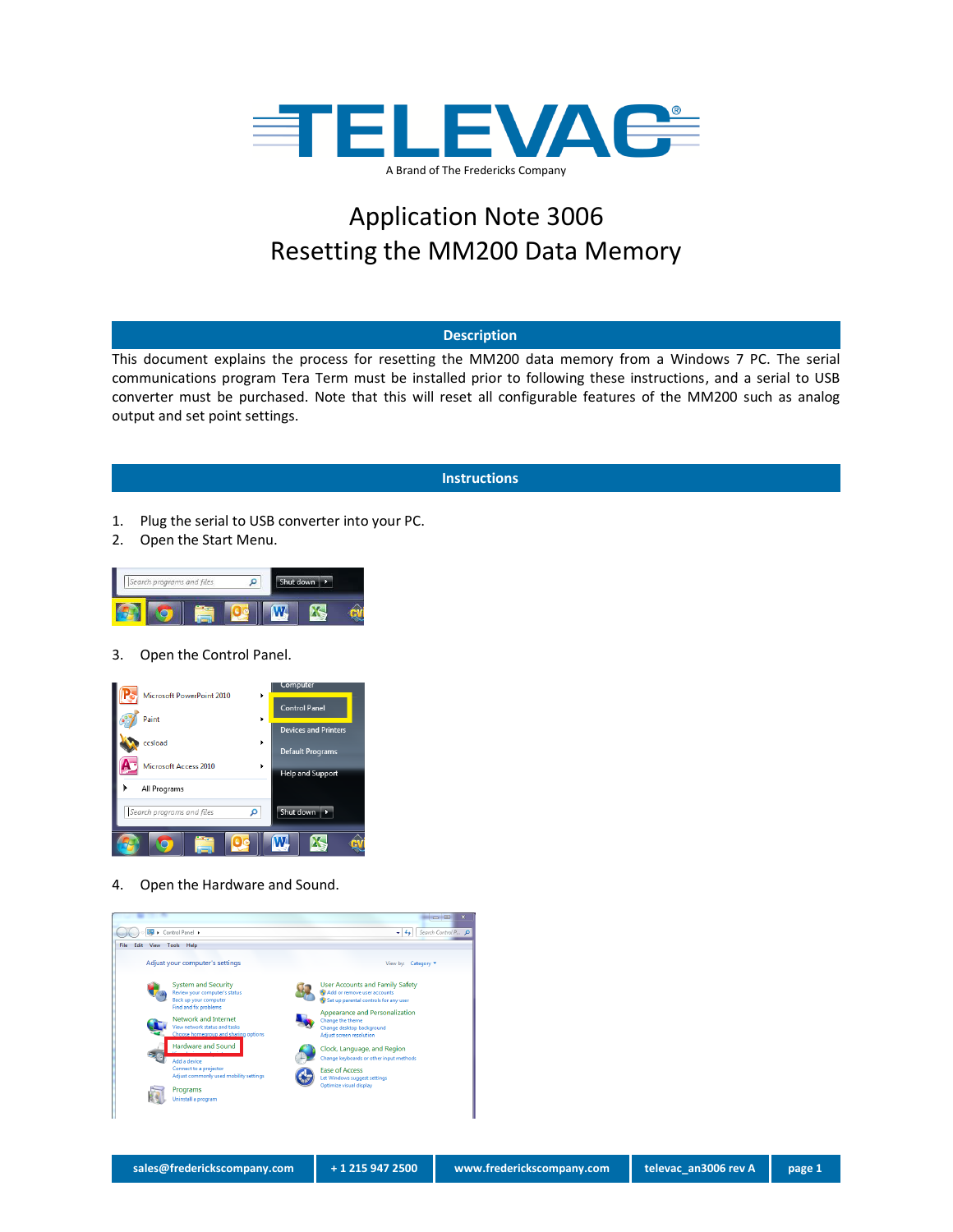#### 5. Open the Device Manager.



6. Expand the Ports (COM & LPT) drop down.



- 7. Determine the COM port assignment for your USB to serial converter, in this example the converter is assigned to COM3.
- 8. Open TeraTerm.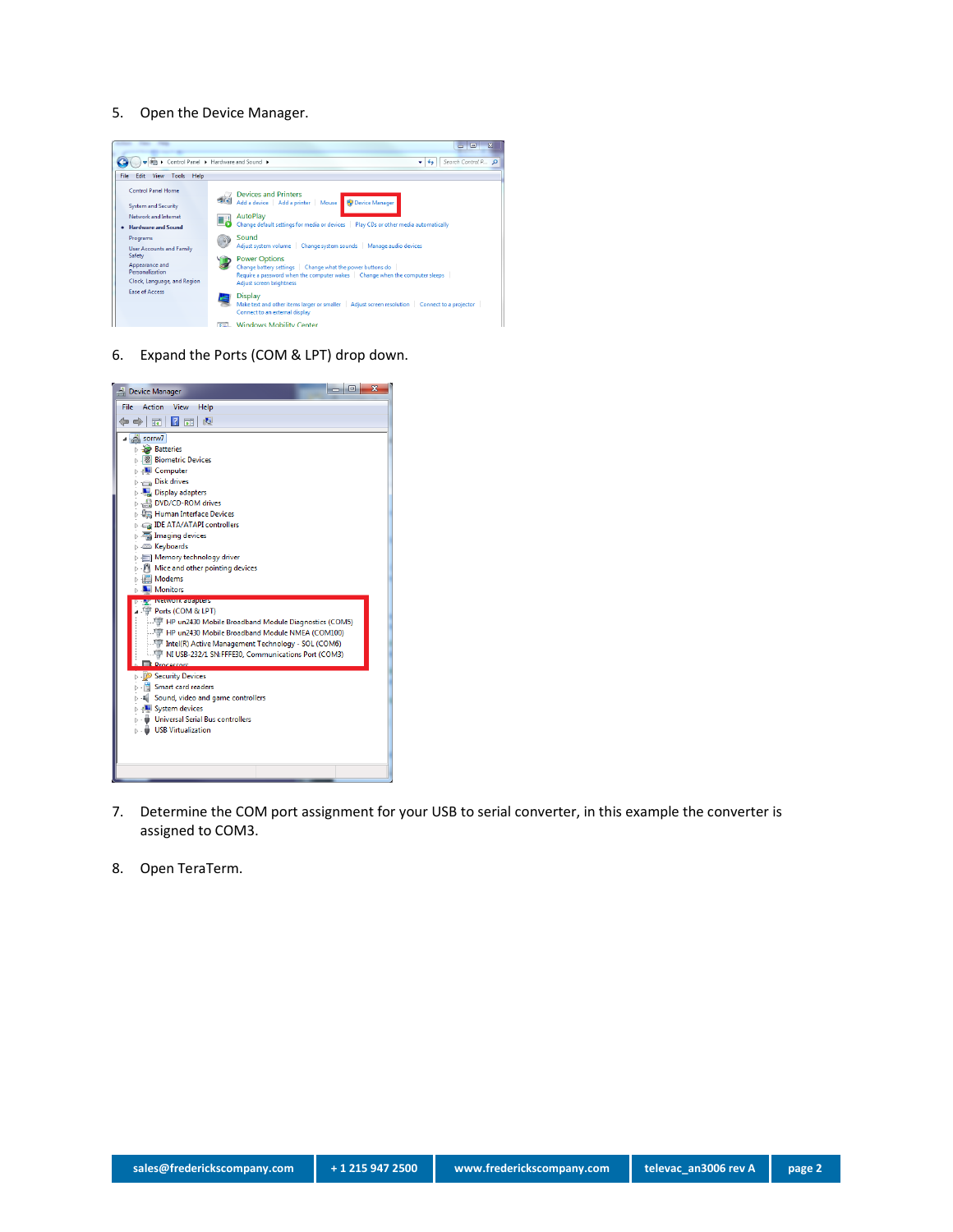9. Open the Setup menu and select the Serial port… option.

| COM3:9600baud - Tera Term VT         |      |   | $\overline{\mathbf{x}}$<br>▣ |
|--------------------------------------|------|---|------------------------------|
| File Edit<br>Setup Control<br>Window | Help |   |                              |
| Terminal                             |      |   | ▴                            |
| Window                               |      |   |                              |
| Font                                 |      |   |                              |
| Keyboard                             |      |   |                              |
| Serial port                          |      |   |                              |
| Proxy                                |      |   |                              |
| SSH                                  |      |   |                              |
| SSH Authentication                   |      |   |                              |
| SSH Forwarding                       |      |   |                              |
| SSH KeyGenerator                     |      |   |                              |
| TCP/IP                               |      |   |                              |
| General                              |      |   |                              |
| Additional settings                  |      |   |                              |
| Save setup                           |      |   |                              |
| Restore setup                        |      |   |                              |
| Load key map                         |      |   |                              |
|                                      |      |   |                              |
|                                      |      |   |                              |
|                                      |      | . |                              |

- 10. Change the Port setting to the COM port for your USB to serial converter, in this example it is COM3.
- 11. Ensure that the remainder of the settings are the following, then select OK:
	- a. Baud rate: 9600
	- b. Data: 8 bit
	- c. Parity: none
	- d. Stop: 1 bit
	- e. Flow control: none
	- f. Transmit delay: 0 msec/char, 0 msec/line

| $\overline{\mathbf{x}}$<br>Tera Term: Serial port setup   |                         |  |
|-----------------------------------------------------------|-------------------------|--|
| Port.                                                     | COM3<br>OK              |  |
| <b>Baud rate:</b><br>Data:                                | 9600<br>Cancel<br>8 bit |  |
| Parity.                                                   | none                    |  |
| Stop:                                                     | Help<br>1 bit           |  |
| Flow control:                                             | none                    |  |
| <b>Transmit delay</b><br>0<br>0<br>msec/char<br>msec/line |                         |  |

12. Open the Setup menu and select the Terminal setup… option.